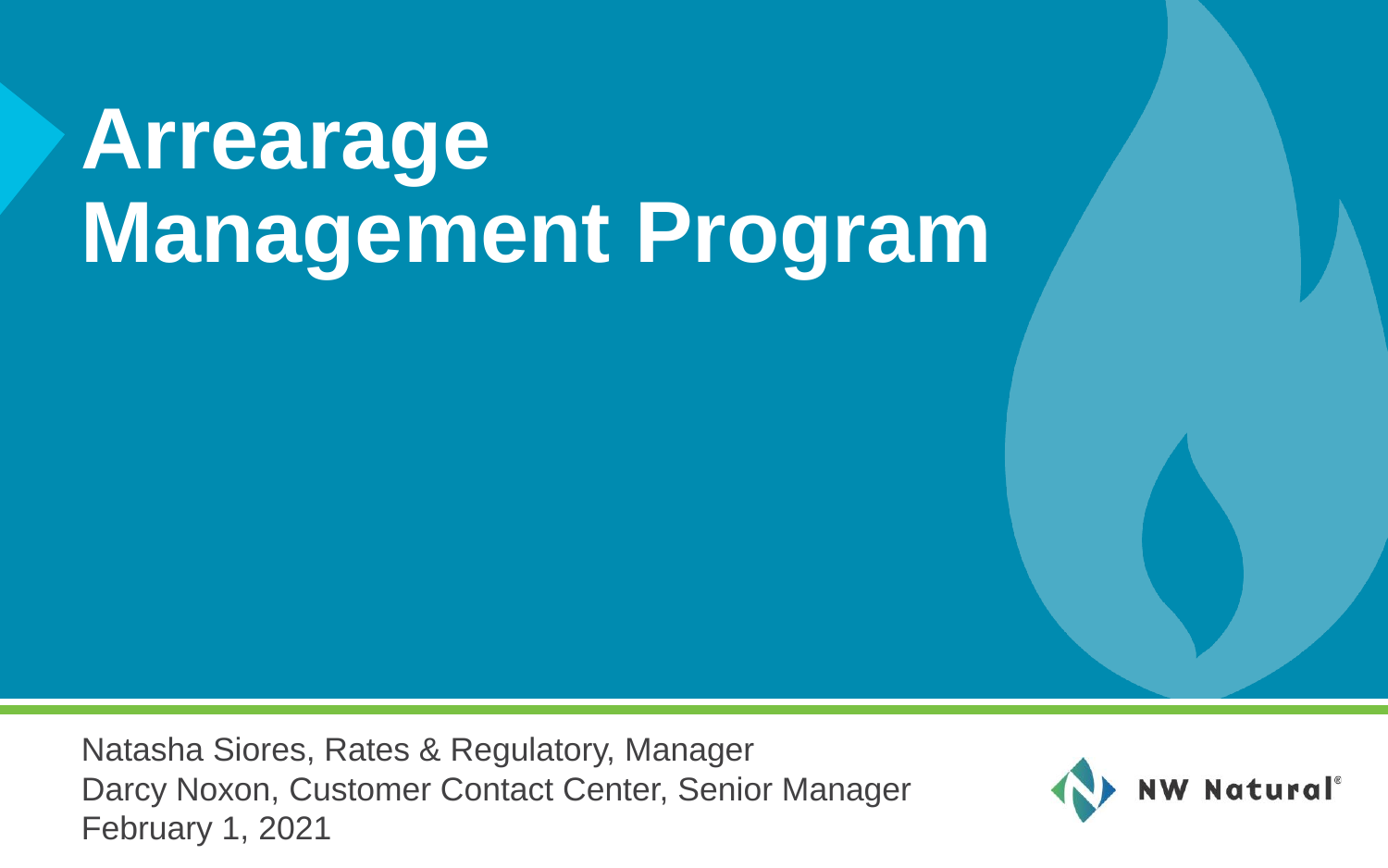- **Arrearage Management Program (AMP) Components**
- ➢ **Instant Grant Option –** one-time grant up to \$100 for a residential customer with a smaller past due or full balance who expresses economic hardship.
- ➢ **50/50 Matching Grant Option** up to a \$300 matching grant applied as a credit on a residential customer's account to eliminate a past due or full balance.
- ➢ **Time Payment Arrangement (TPA) with Matching Grant Option** an option that offers a TPA to a residential customer who then receives a matching grant payment to reduce their past due balance each time their own monthly TPA payment posts.
	- The customer's grant is equal to 50% of the total balance with matching grant payments divided into a number equal to the number of TPA payments required by the term of their chosen TPA.
	- **•** Grant not to exceed the \$1,200 Program limit or the balance of that limit still available to the customer under the AMP, whichever is less.
	- Eliminates a past due balance and brings the full balance current when the plan is completed.
- ➢ **Frequency of Participation –** residential customers can participate in the AMP in any combination of options up to a maximum contribution from the Program limit of up to \$1,200.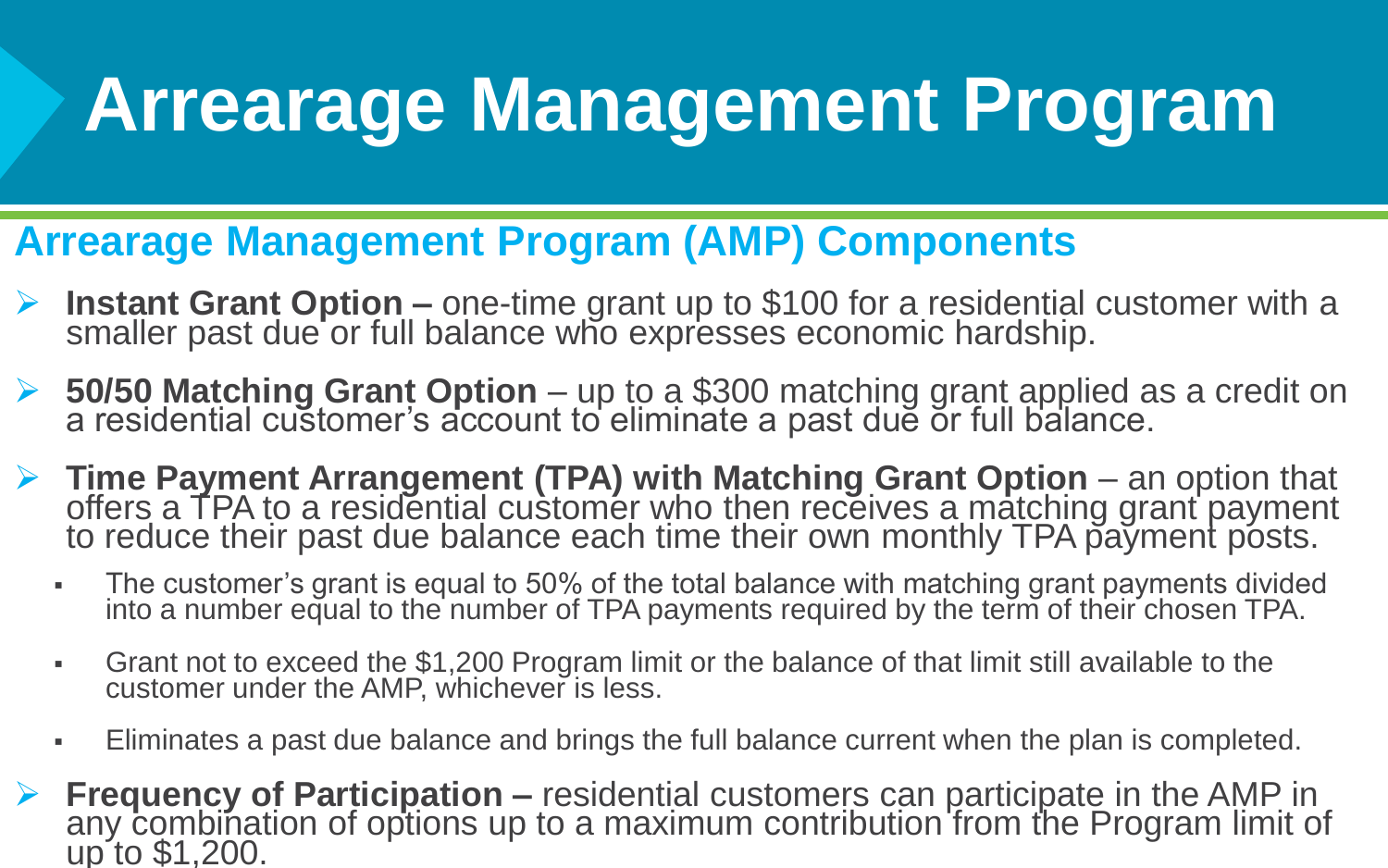### **Proactive Outreach Efforts**

#### ➢ **Healthy Account Campaigns (HAC)**

- All customers notified by mail 30 days in advance of moratorium on shut-offs for non-payment being lifted to advise of options for assistance.
- Past-due customers contacted by letter, e-mail and phone to advise of all options to bring accounts current, including energy assistance and the AMP.
- HAC Team handles outbound calls but all employees receive training, including suggesting scripting and scenario-based training, to manage customer responses to voicemails if the Team didn't make customer contact.

#### ➢ **2021 Communications Plan**

- The 2021 Communications Plan is expanded to include:
	- o *English and Spanish Radio PSAs in January, February and October-December of 2021;*
	- o *Monthly digital and paper Comfort Zone information;*
	- o *Information in four languages on our website and digital banner about bill payment options, energy assistance and COVID-19;*
	- o *An expanded social media advertising and posting campaign on Twitter, Facebook and LinkedIn.*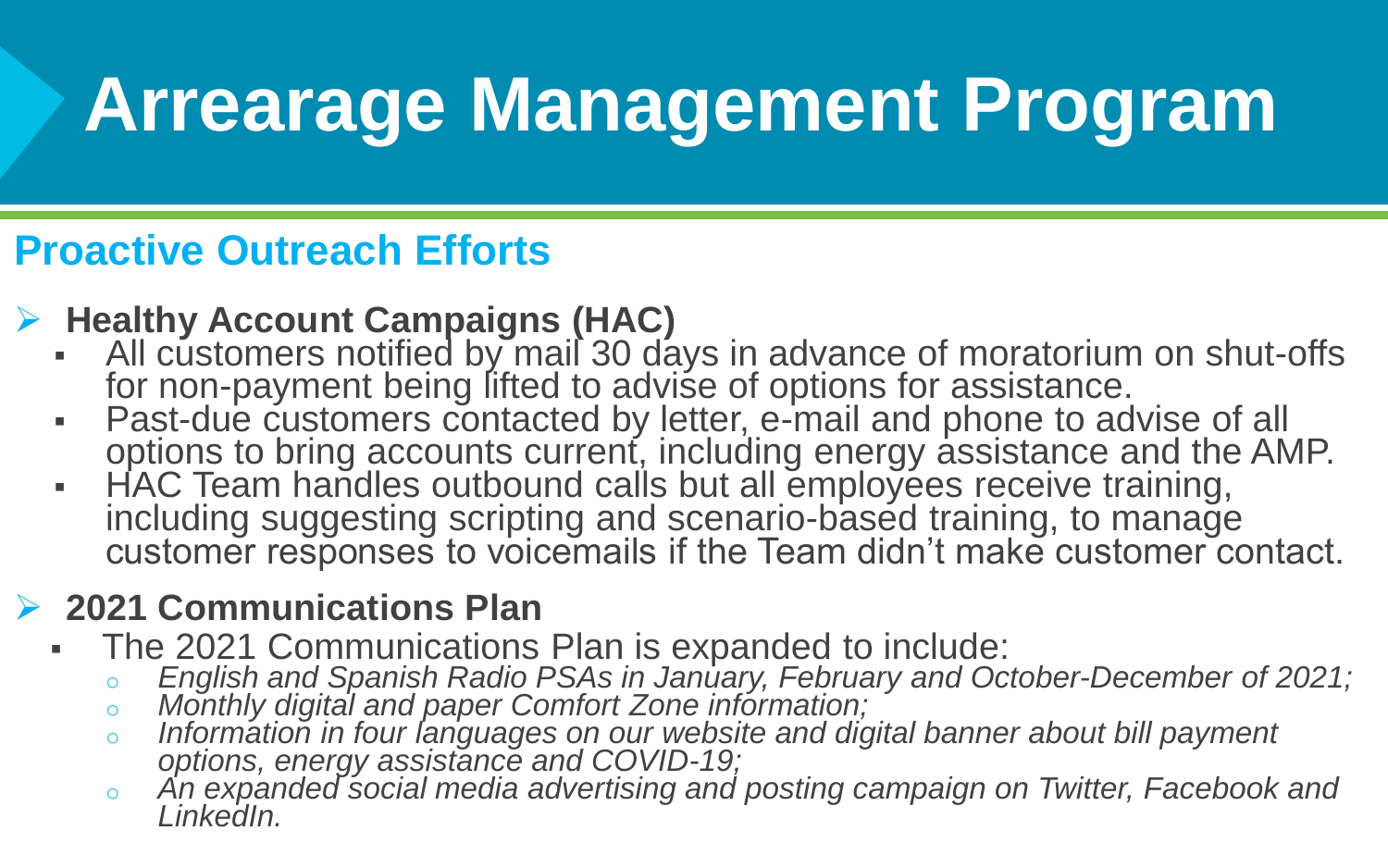## **Crisis Grants**

### ➢**Emergencies and unusual**

- Residential customers with no means to make payments or unusual circumstances can receive Instant Grants from the AMP due to various forms of crisis, such as but not limited to:
	- o Medical emergency or acute illness of a family member;
	- $\circ$  Death in the family;
	- o Severe COVID-19 impacts;
	- o Multiple forms of crisis in the same family illness followed by job loss or disability.
- Customers may also exceed the \$1,200 Program limit in exceptional cases with Supervisor or Manager approval.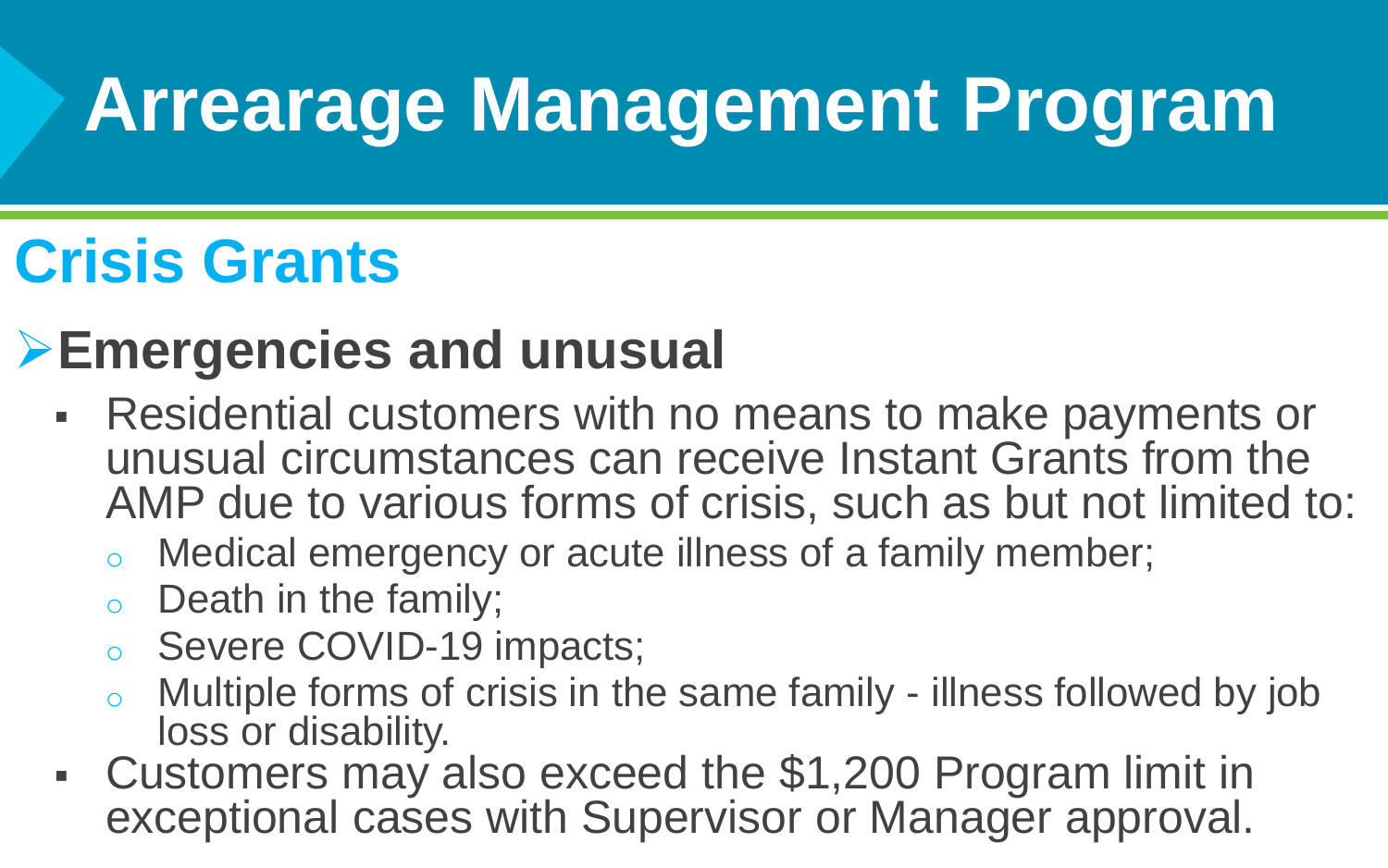### **Community Action Partnership (CAP) Agencies**

### ➢ **Energy Assistance**

- **The AMP is designed to:** 
	- o Address long-term arrearage reduction
	- o Prevent turn-off due to non-payment
	- o Provide an additional resource to supplement various sources of low-income energy assistance for qualified low-income residential customers.
- **EXED THST Income energy assistance should still be taken into consideration as an option before** assuming the AMP is the best option for a residential customer
	- o A customer may qualify for LIHEAP, OLGA or GAP and those resources should be investigated for them, if available, since participation in the AMP might require financial contributions from the customer in order to bring the account current or not be adequate assistance.
- The AMP is an available resource for low-income residential customers and Community Action Partnership (CAP) agencies will be advised of the Program and its components so they can make referrals to NW Natural if they are unable to assist a customer or additional resources are required.